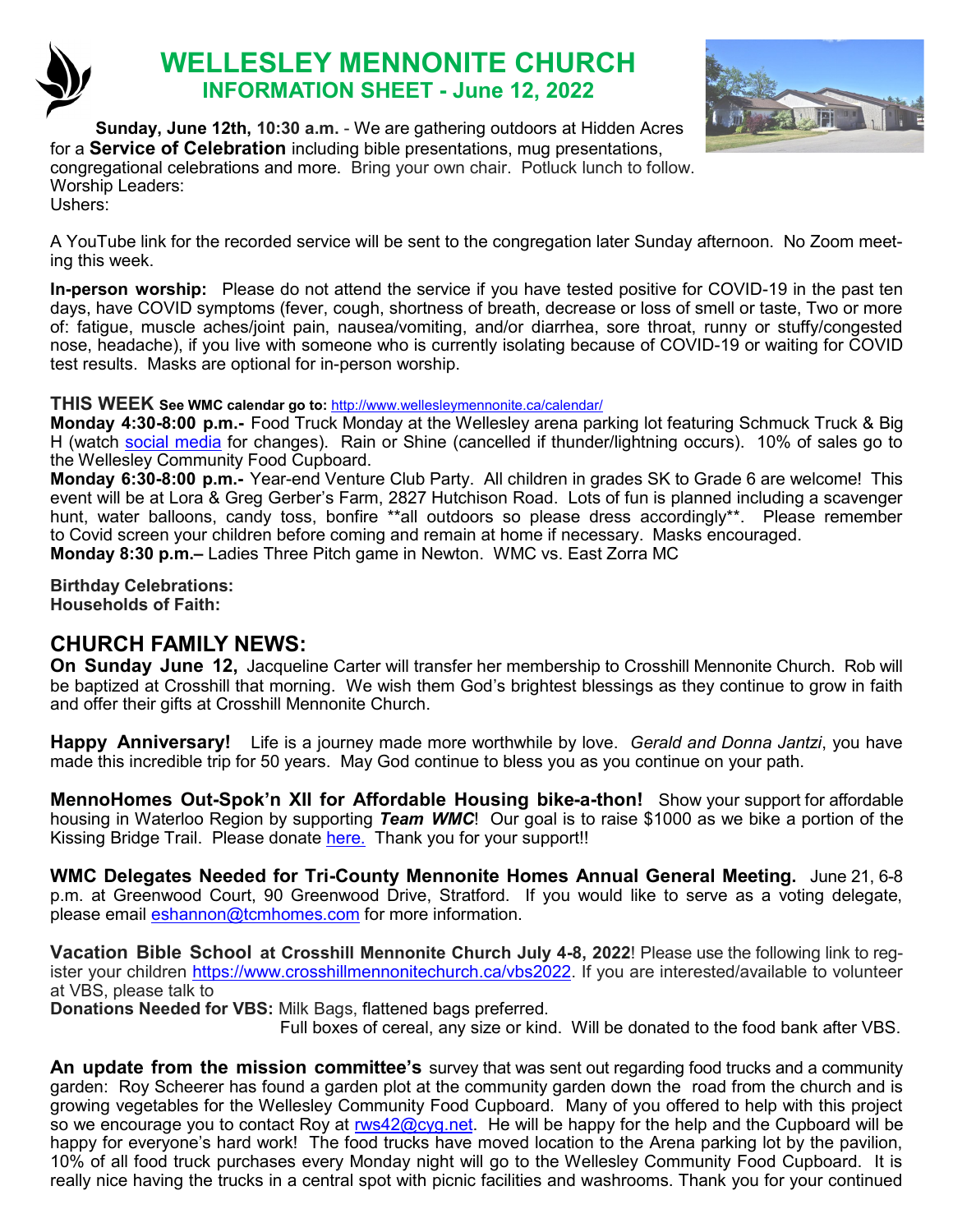support of the missions committee's endeavors.

**Thank you to those who have accepted new positions** on the committees and commissions of WMC with terms beginning September 1, 2022. At this time there are two openings on the slate:

Christian Ed. (Adult/Youth Coordinator)

Elder

MYF Sponsors

We are asking for your prayerful consideration where you might use your gifts in these ministries of WMC. Please contact

### **YOUTH NEWS**

Summer is in the air - you are invited to celebrate all things summer at a **BACKYARD BASH**! Swimming in the pond, volleyball, ladder golf, outdoor games, grilling burgers/dogs over the fire. Friday, June 24th, 6:00 - 9:30 p.m. at the Neeb's . Bring a Swimsuit / towel, lawn chair. Please [RSVP](mailto:ljneeb@gmail.com) by Tuesday, June 21st (the first day of summer!)

### **Offering Report for June 5, 2022**

Total Offering (budget): \$2128.00

- + Regular Offering: \$745.00
- + PAO Offering: \$1383.00

Youth Summer MDS Trip (coffee fundraiser): \$105.00

## **CALL TO PRAYER**

We give thanks for your beautiful creation, the green of the trees, the bright colors of the flowers, the owl's greetings at night, and the birds early morning chirps.

We savor the coolness of the breeze, the warmth of the sun on our faces and the first jump into the lake.

We wait for the fireflies to light up the sky, and marvel at the stars above.

We give thanks for food shared with friends, the picnic tables full of snacks and sandwiches, the prayers sung before meals, the laughter shared between bites,

We give thanks for evening campfires, the dancing of light from the flames, for guitars, stories, songs, the ending of a fun day, the promise of a star-filled sky. Be with us, Lord, in these moments of joy and fellowship.

Open our hearts to see you in the faces of friends, in the beauty of the setting sun, in the shining sun of the morning and the start of a new day in your world. Amen

## **MCEC IN PRAYER**

Each week we pray for a faith community within the MCEC community of congregations. This week we pray for [Pioneer Park Christian Fellowship.](https://ppcf.ca/) Melissa Miller provides pastoral leadership to this congregation. Please pray for them as they seek to be a caring and inviting community of faith in Kitchener, ON.

## **BROADER AREA NEWS AND EVENTS**

Interfaith Counselling Centre Annual Silent Auction is live and will be open online until Sunday June 12<sup>th</sup>. Proceeds from this fundraiser go directly to supporting families in our community. <https://www.32auctions.com/ICCSilentAuction>

**Hidden Acres Mennonite Camp** is hosting its 55th Chicken BBQ and Pie Auction on June 14, 2022. Both eat in and take out options are available this year. Visit [www.hiddenacres.ca](http://www.hiddenacres.ca/) for more details and to purchase your tickets.

**MEDA breakfast** featuring Ajoa Mintah, Founder and Chief Ice Cream Maker, who created [Four All](http://ca.engagingnetworks.app/page/email/click/2233/5928786?email=R%2FIk%2FN6gVSl%2FcGc0gUlrSYNmYRDH4syrvXcwuB1n85c=&campid=gONpru7X4fO9awglrPTZ7Q==) with the dream of making handcrafted ice cream using all-natural, locally-sourced ingredients in order to provide a better choice for all ice cream lovers. Thursday, June 16 at the Hampton Inn & Suites | Berlin 1, 7:30am - 9:00am. Cost \$25 for adults, \$15 for students, payable online or at the door. Register [here.](https://engage.meda.org/page/107003/subscribe/1)

**Come to Hidden Acres Mennonite Camp for our Family Camping Weekend** on July 1-3. Visit [www.hiddenacres.ca](http://www.hiddenacres.ca/) or contact the camp for more details (519-625-8602 - [info@hiddenacres.ca\)](mailto:info@hiddenacres.ca).

**The 17th world assembly of Mennonite World Conference** will be held in Indonesia July 5-10. Since covid restrictions limit personal attendance, there is an online option (see mwc-[cmm.org\).](http://mwc-cmm.org/) Further, "**global watch parties"** of the assembly's plenary worship services are scheduled for:

 $\Rightarrow$  Tue, July 5, 7:00 pm at First Mennonite Church, 880 King St E, Kitchener